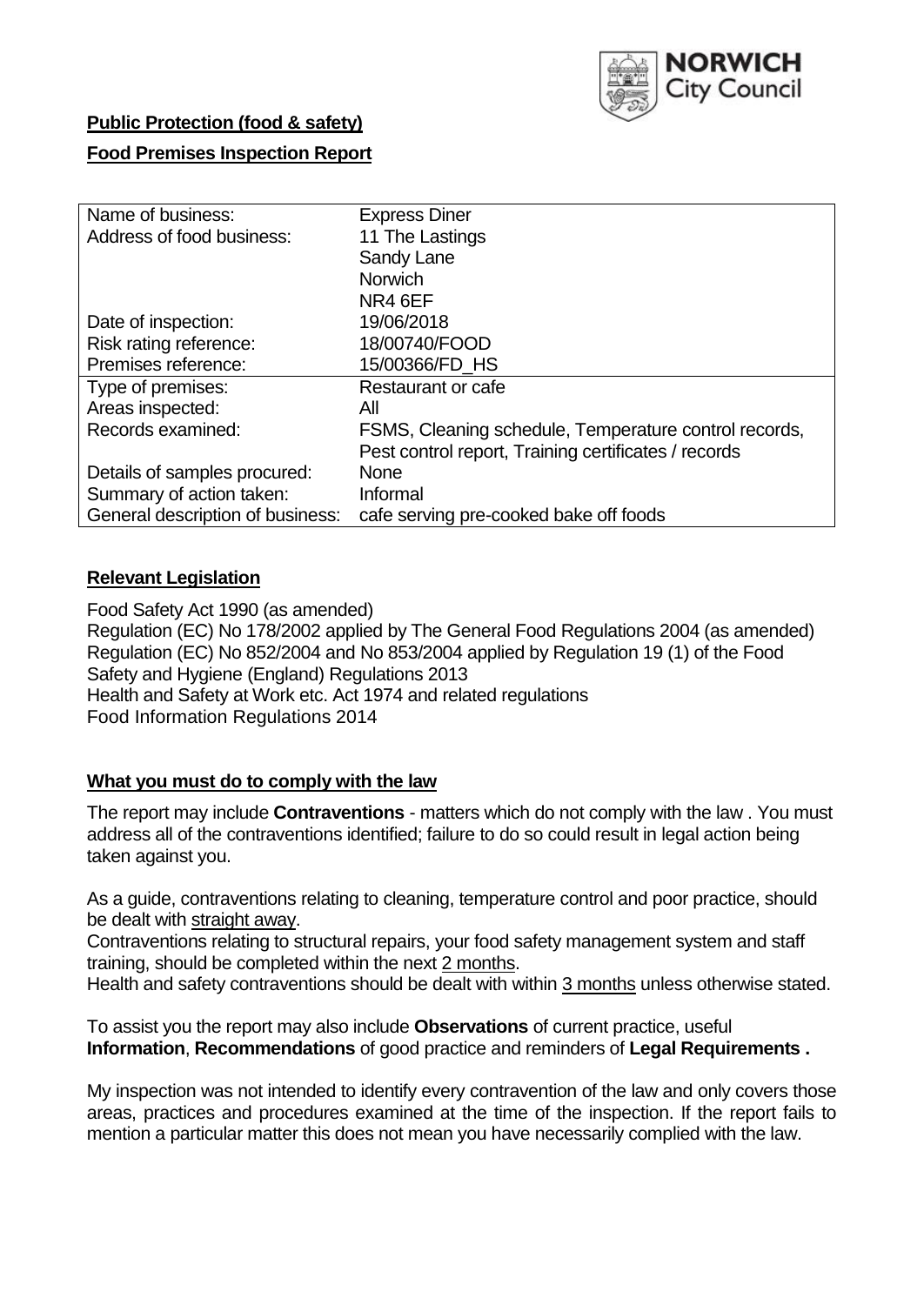# **FOOD SAFETY**

### **How we calculate your Food Hygiene Rating:**

The food safety section has been divided into the three areas which you are scored against for the hygiene rating: 1. food hygiene and safety procedures, 2. structural requirements and 3. confidence in management/control procedures. Each section begins with a summary of what was observed and the score you have been given. Details of how these scores combine to produce your overall food hygiene rating are shown in the table.

| <b>Compliance Area</b>                     |          |    |           | <b>You Score</b> |                |    |           |    |          |  |  |
|--------------------------------------------|----------|----|-----------|------------------|----------------|----|-----------|----|----------|--|--|
| Food Hygiene and Safety                    |          |    |           | $\bf{0}$         | $\overline{5}$ | 10 | 15        | 20 | 25       |  |  |
| <b>Structure and Cleaning</b>              |          |    | 0         | 5.               | 10             | 15 | 20        | 25 |          |  |  |
| Confidence in management & control systems |          |    | $\bf{0}$  | 5                | 10             | 15 | 20        | 30 |          |  |  |
|                                            |          |    |           |                  |                |    |           |    |          |  |  |
| <b>Your Total score</b>                    | $0 - 15$ | 20 | $25 - 30$ |                  | $35 - 40$      |    | $45 - 50$ |    | > 50     |  |  |
| <b>Your Worst score</b>                    | 5        | 10 | 10        |                  | 15             |    | 20        |    |          |  |  |
|                                            |          |    |           |                  |                |    |           |    |          |  |  |
| <b>Your Rating is</b>                      | 5        | 4  | 3         |                  | $\overline{2}$ |    |           |    | $\Omega$ |  |  |

Your Food Hygiene Rating is 5 - a very good standard



# **1. Food Hygiene and Safety**

Food Hygiene standards are excellent. You demonstrated full compliance with legal requirements. You have safe food handling practices and procedures and all the necessary control measures to prevent cross-contamination are in place. **(Score 0)**

#### Contamination risks

**Observation** I was pleased you could demonstrate effective E.coli 0157 control through the complete separation of raw and ready-to-eat food, the correct use of wash-hand basins and thorough hand washing, having dedicated equipment (including complex equipment) for raw and ready-to-eat foods, through 2-stage cleaning and the correct use of sanitisers, and by controlling the risks posed by earth soiled vegetables.

**Observation** Contamination risks were controlled.

**Observation** Observation I was pleased to see that you had dedicated work surfaces/areas for different food preparation i.e raw meat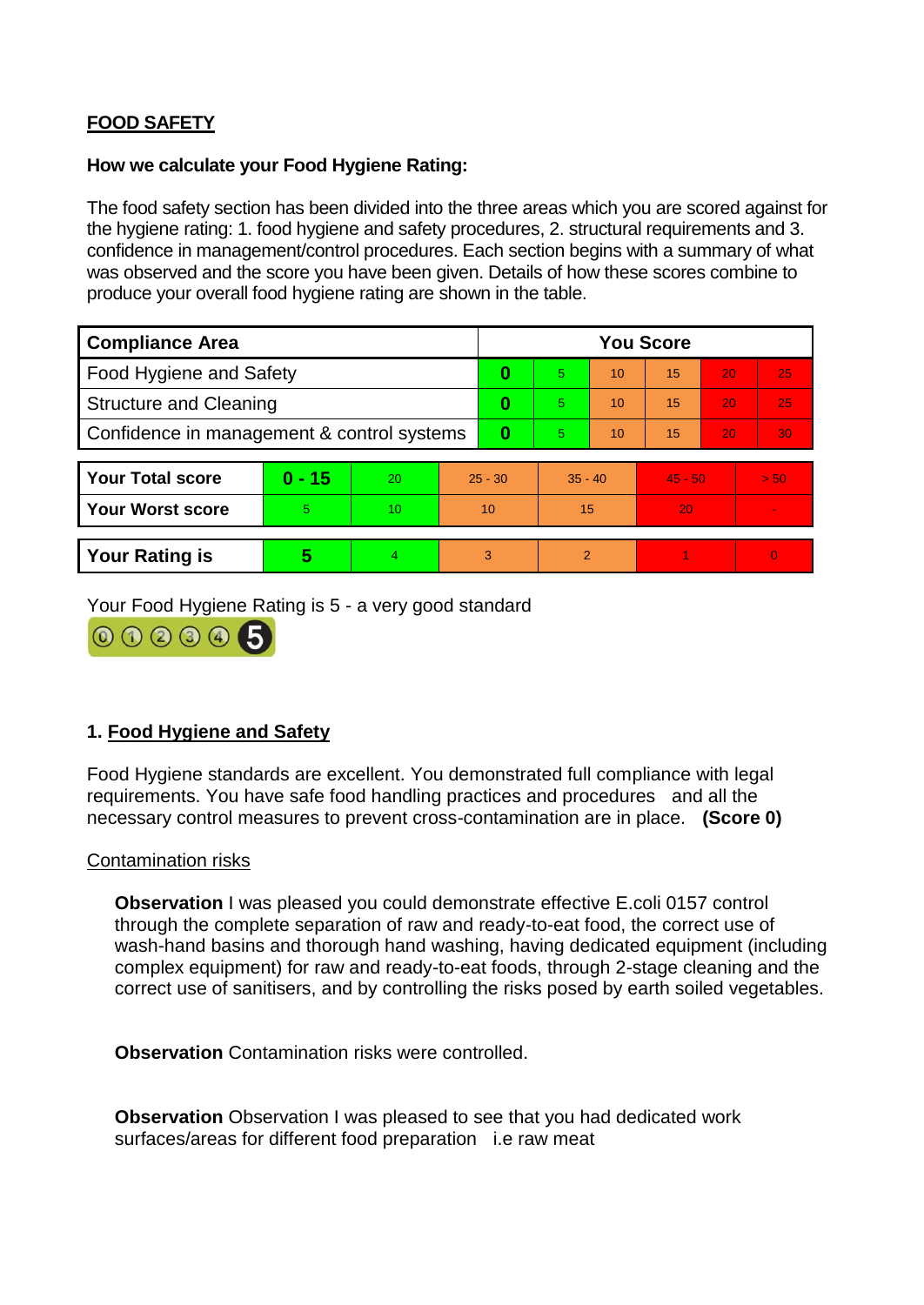#### Hand-washing

**Observation** Hand washing was managed well and wash-hand basins were well stocked with hand cleaning material.

#### Personal Hygiene

**Observation** I was pleased to see that standards of personal hygiene were high.

### Temperature Control

**Observation** I was pleased to see you were able to limit bacterial growth and/or survival by applying appropriate temperature controls at points critical to food safety and that you were diligently monitoring temperatures.

**Recommendation** It is a government recommendation that eggs are stored in the fridge.

## **2. Structure and Cleaning**

The structure facilities and standard of cleaning and maintenance are all excellent and you demonstrated full compliance with the law. There is evidence of effective pest control and procedures are in place to rectify any problems as they arise. There is good provision for waste disposal. **(Score 0)**

#### Cleaning of Structure

**Observation** The kitchen had been well maintained and the standard of cleaning was exceptionally high.

## Cleaning of Equipment and Food Contact Surfaces

**Observation** You had dedicated equipment for the preparation of raw and ready-to-eat foods.

**Observation** You had colour-coded equipment on which to prepare food.

## Cleaning Chemicals / Materials / Equipment and Methods